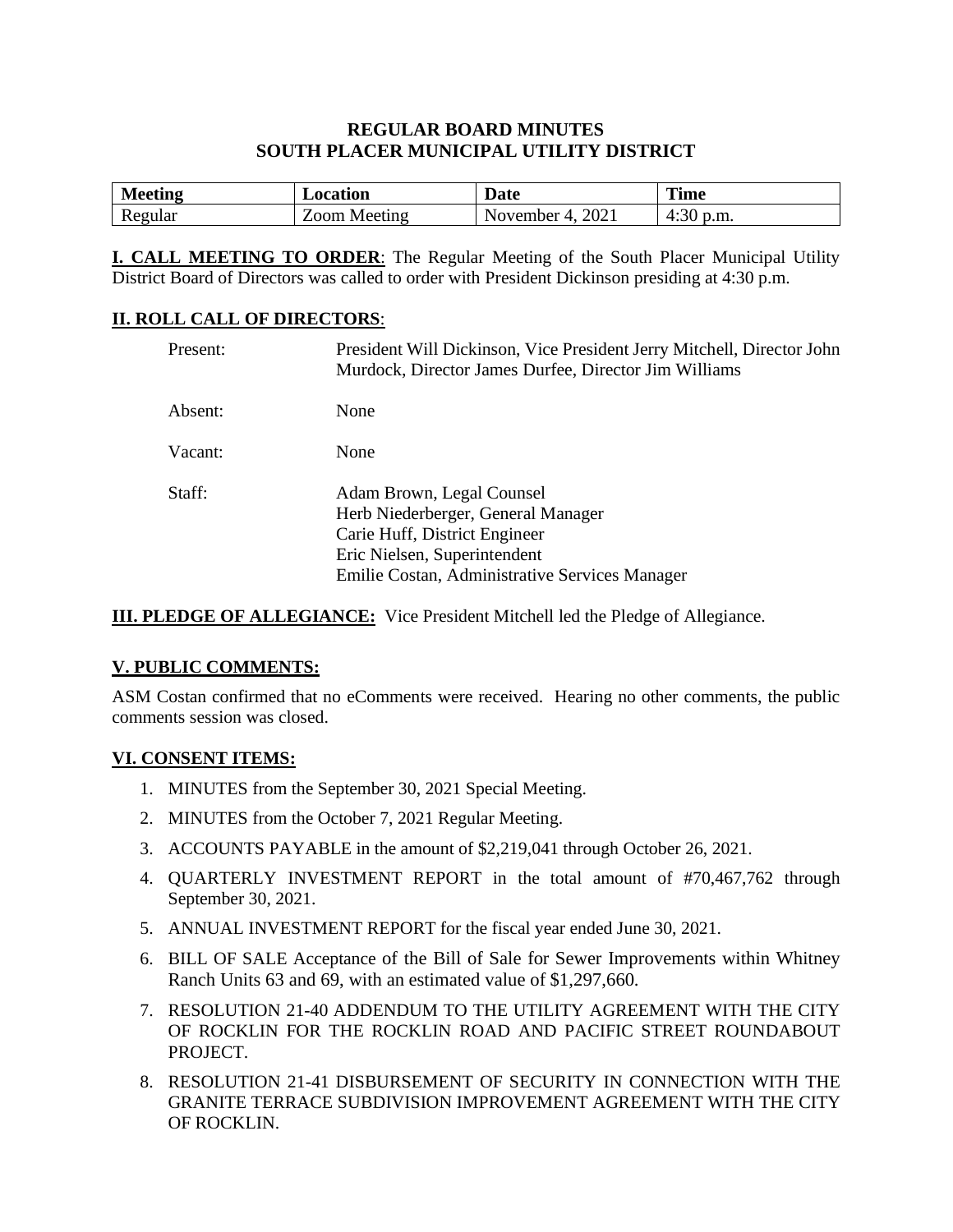## 9. RESOLUTION 21-42 DECLARING AND RE-RATIFYING THE STATE OF EMERGENCY AND AUTHORIZING REMOTE TELECONFERENCE MEETINGS OF THE BOARD OF DIRECTORS DUE TO THE COVID-19 EMERGENCY.

## 10. SUMMARY OF THE OCTOBER 24, 2021 RAIN EVENT.

President Dickinson asked for Item #7, the Addendum to the Utility Agreement with the City of Rocklin for the Rocklin Road and Pacific Street Roundabout Project, to be pulled from the consent calendar for discussion. President Dickinson asked staff about the large increase in the amount originally bid for the project. He inquired as to whether the City of Rocklin's bid was similarly underestimated. DE Huff shared that the City did see an increase from the original bid, but it was not as high as the increases for the District's portion of the project. President Dickinson asked if the low bidder was also the lowest bidder for the sewer portion of the work. DE Huff responded that two other bidders were lower for the District's portion of the work. She shared that an increase in expenses in the construction industry since the estimate was completed and ambiguity in the plans provided during the bidding process are both reasons for the increase. These factors would have also impacted the estimates of the other project bids. Staff continues to reach out to the City to be actively involved in the early stages of these projects.

President Dickinson made a motion to approve consent item 7; a second was made by Director Murdock; a roll call vote was taken, and the motion carried 5-0.

Director Murdock asked for Item #8, Disbursement of Security in Connection with the Granite Terrace Subdivision Improvement Agreement with the City of Rocklin, to be pulled from the consent calendar for discussion. Director Murdock asked staff for more information on the item. DE Huff shared that construction was approved for the project in 2018. There has since been a series of owners and contractors working on the project. The developer sought approval from the City on the final map to create additional cash flow to complete the project. The District had concerns about issuing the final map because the sewer improvements have not been completed per the approved plans. The District worked with the City to ensure that the City's Security Agreement would also cover the District's portion of the outstanding improvements. Director Murdock expressed concern over the project expenses being covered if the developer defaults on the agreement. DE Huff shared that the City of Rocklin will hold a bond until the work is completed per the District's standards and specifications. The District's portion of the bond is \$1 million. This amount is based on the District's cost estimate to complete the work on the improvements that have not been completed at this time.

Director Murdock made a motion to approve consent item 8; a second was made by Director Durfee; a roll call vote was taken, and the motion carried 5-0.

Director Durfee made a motion to approve consent items 1 through 6, 9, and 10; a second was made by Director Williams; a roll call vote was taken, and the motion carried 5-0.

#### **VII. BOARD BUSINESS**

# **1. RESOLUTION 21-43 RESOLUTION OF INTENT TO TRANSITION FROM AT-LARGE/FROM-DISTRICT ELECTIONS TO BY-DISTRICT/FROM-DISTRICT ELECTIONS AND ESTABLISHING A PROCESS FOR THE TRANSITION**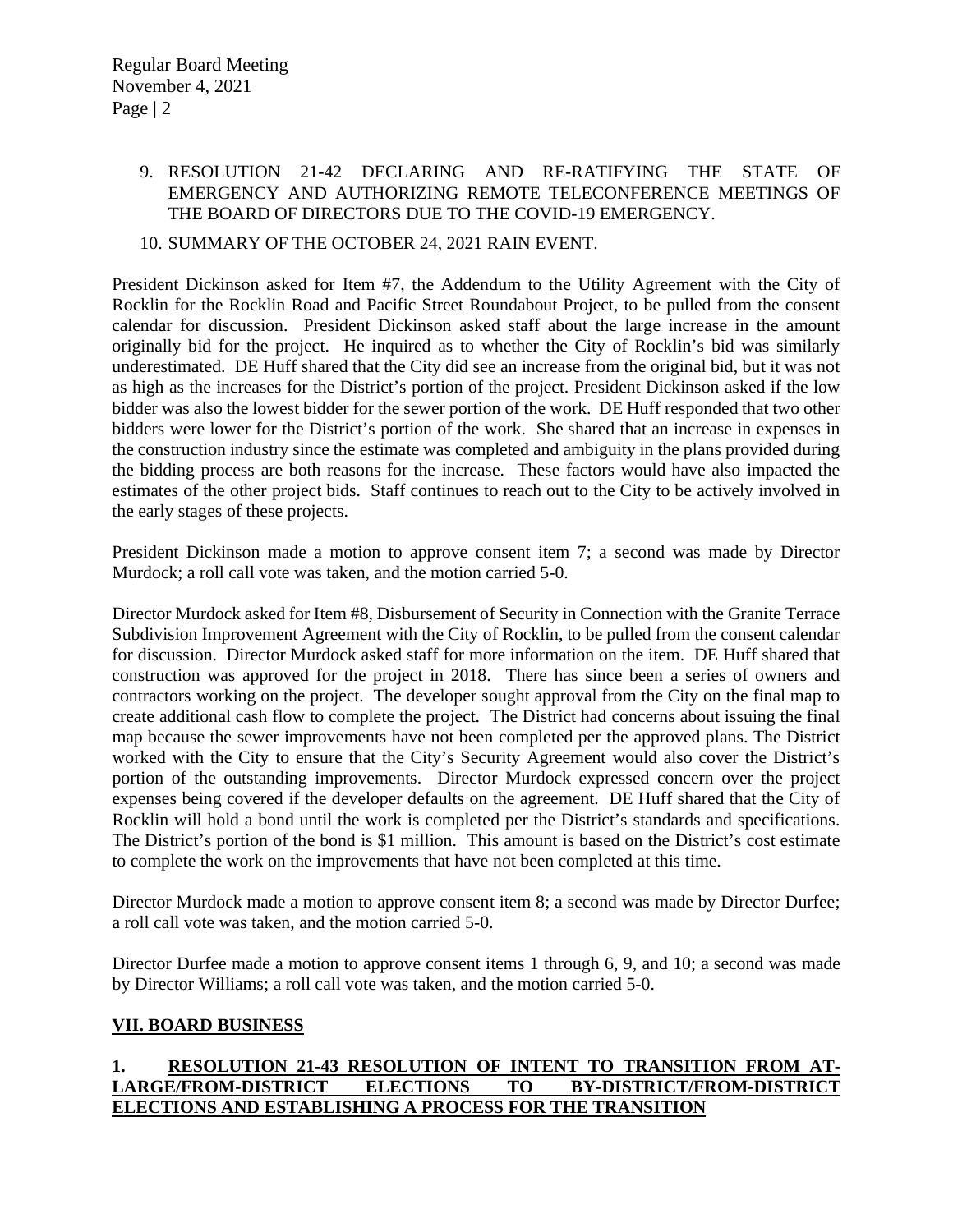Regular Board Meeting November 4, 2021 Page | 3

GM Niederberger reviewed the meetings required in the Redistricting process, the first of which is the adoption of the Resolution of Intent and gave a brief overview on the timeline for the Redistricting process. The members of the Redistricting Advisory Committee are Director Durfee and Director Murdock.

Director Murdock made a motion to adopt Resolution 21-43 a Resolution of Intent to Transition from at-Large/from-District Elections to by-District/from-District Elections and Establishing a Process for the Transition; a second was made by Director Williams; a roll call vote was taken, and the motion carried 5-0.

# **2. RESOLUTION 21-44 PERFORMANCE MERIT PROGRAM 2020-2021 UPDATE**

DS Nielsen gave an overview of the results from the last Performance Merit Program year as well as the new ranges and goals for the upcoming program year. The program, which is in its fourth year, allows District employees to receive an incentive for exceptional performance.

The Board asked for clarification on several items pertaining to the program including repeat callouts, where PLCO installations still need to occur, which employees can participate in the program, the new digital documents goals, and if industry-wide performance standards are used to determine the ranges used by the District. DE Nielsen shared that each goal is reviewed annually to ensure maximum efficiency. DE Nielsen also noted an error in the goals for next year. He shared the number of FOG inspections was inadvertently inflated and that next year's FOG inspection goal would remain at eighty.

Vice President Mitchell made a motion to adopt Resolution 21-44 Authorizing the payout to District Employees per the Employee MOU in the amount of \$44,003 and approving the Performance Elements/Goals for the 2021/22 Performance Merit Program; a second was made by Director Murdock; a roll call vote was taken, and the motion carried 5-0.

# **3. RESOLUTION 21-45 EMERGENCY AUTHORIZATION FOR SEWER REPLACEMENT WITHIN EL DON DRIVE**

GM Niederberger introduced the item sharing that during the Foothill Trunk Sewer Replacement Project a sag was discovered in a District sewer pipe underneath the creek crossing at El Don Drive. The pipe is located underneath the City of Rocklin drainage culverts. An emergency repair to the culverts is being completed by the City of Rocklin as a result of the October  $24<sup>th</sup>$  rain event. The City project will allow the District access to repair the sagging sewer pipe. DE Huff shared that the District became aware of the emergency repair of the drainage culverts through a USA call and requested an estimate from the City's contractor, Glissman Excavating. The latest CCTV footage showed that the 12" pipe is currently eighty percent full of water. DE Huff shared that the City's replacement of the culverts is a unique opportunity for the District to have access to replace the sagging sewer pipe.

Director Murdock asked if there is room underneath the culvert to raise the pipe. DE Huff shared that there is enough clearance to raise the pipe to minimum slope. President Dickinson asked about future sagging in the replacement pipe. DE Huff shared that the District will be using gravel base and backfilling with controlled low strength material (CLSM) to mitigate future sagging. The culvert replacement will also include headwalls to better direct flows. Director Mitchell asked if the emergency repairs would be eligible for FEMA funds. GM Niederberger shared that these repairs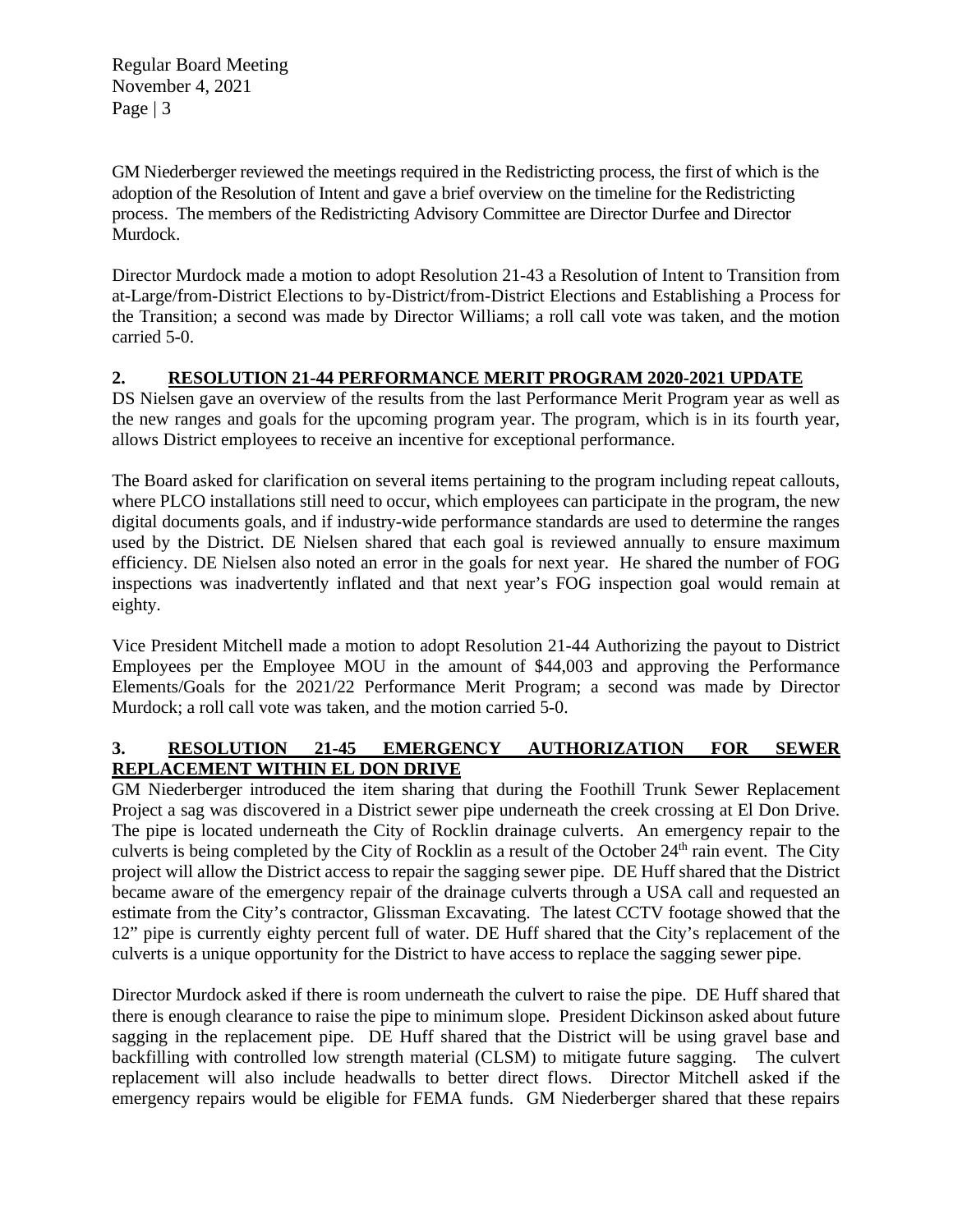Regular Board Meeting November 4, 2021 Page | 4

would likely not qualify as the sag was discovered before the storm event and the City of Rocklin has primacy over the road which contains our sewer infrastructure.

Director Murdock made a motion to adopt Resolution 21-45 Authorizing the General Manager to Execute an Agreement with Glissman Excavating, Inc. for Emergency Sewer Replacement within El Don Drive; a second was made by Director Williams; a roll call vote was taken, and the motion carried 5-0.

# **4. PRESIDENTIAL APPOINTMENT TO THE TEMPORARY ROCKLIN 2X2 ADVISORY COMMITTEE**

The Board discussed having the existing Fee and Finance Committee meet with the City of Rocklin and not forming a 2X2 at this time.

No action was taken.

# **VII. REPORTS**

# 1. **District General Counsel (A. Brown):**

General Counsel Brown had no report for this meeting.

## **2. General Manager (H. Niederberger):**

# **A. ASD, FSD & TSD Reports**:

GM Niederberger shared that GC Brown has recommended that the District hold a special meeting on the first Thursday of the month, prior to our regularly scheduled board meeting to authorize remote board meetings instead of having a separate special meeting held mid-month. President Dickinson asked about the services Youngdahl Group will provide to the District. DS Nielsen shared that they will be providing special inspection services which include testing of the concrete, steel, and soils.

Vice President Mitchell asked about SB 278. ASM Costan shared that SB 278 is the new legislation that shifts repayment of certain payroll reporting errors made to CalPERS from the retiree to the employer. Vice President Mitchell also asked about the accuracy of the thirteen-month timeline for the Corp Yard Break Room Addition, Locker Room, and Lobby Improvements. DS Nielsen shared that in working with the Construction Management Contractor that this seems to be a reasonable time frame for project completion. Additionally, Vice President Mitchell asked about the Boyington Road annexation application. DE Huff shared that the new Executive Director at LAFCO has notified the District that our previous out-of-area services agreements and some annexations may have been completed incorrectly. Staff is working through the process to correct those past errors. Vice President Mitchell asked about the cost associated with correcting these issues. DE Huff shared that the District will be the applicant for these projects. The New Director has indicated that LAFCO will work with the District to make the process as cost-effective as possible since the District was not at fault for these errors. Vice President Mitchell asked for the number of affected areas. DE Huff shared that there are approximately twelve out-of-area service agreements and at least eleven impacted annexation areas.